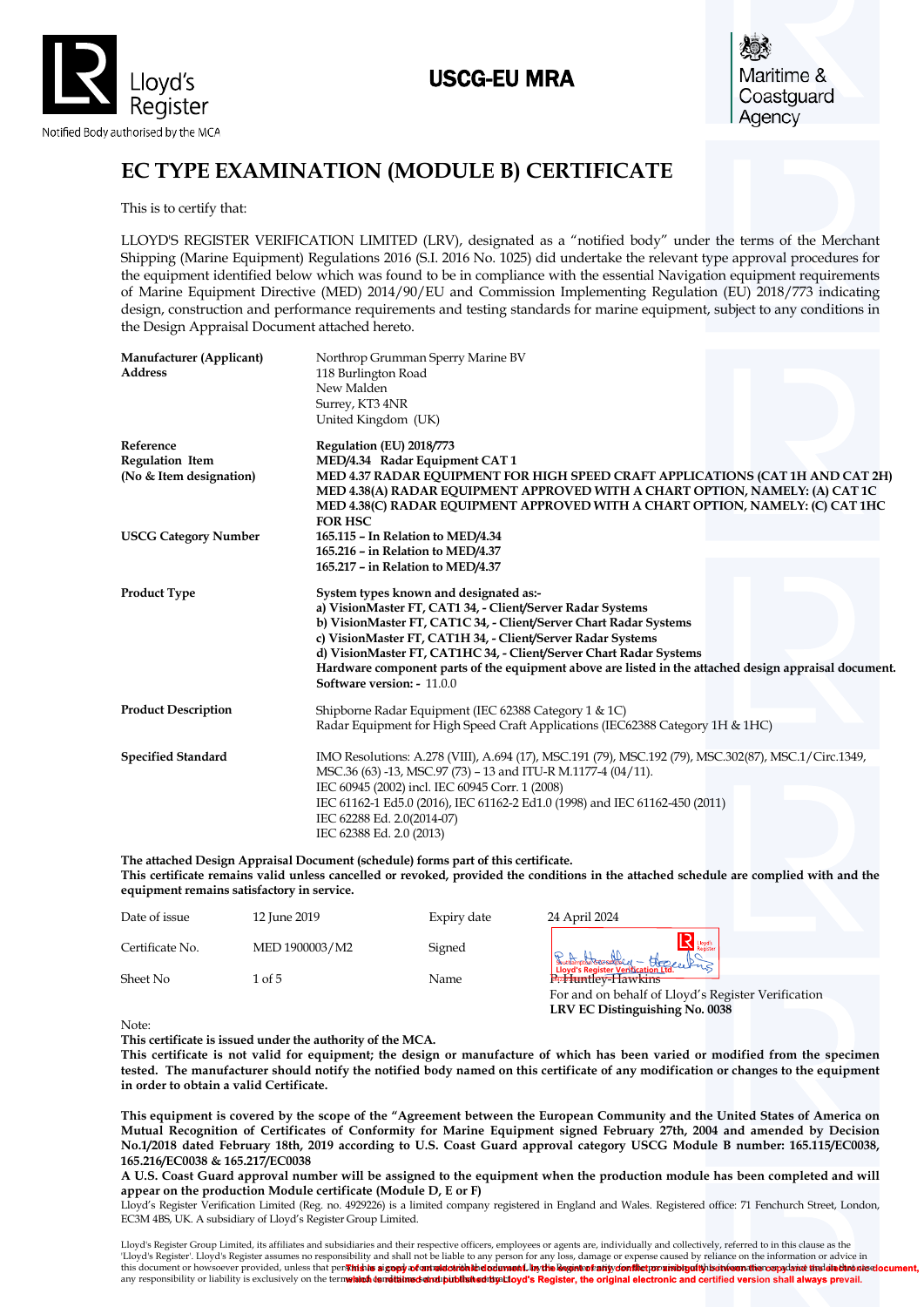

*71 Fenchurch Street, London, EC3M 4BS Telephone 020 7423 2416 Fax 020 7423 2053 Email med@lr.org*

Page 2 of 5 Document number MED 1900003/M2 Issue number 1

## **DESIGN APPRAISAL DOCUMENT**

| Date         | Ouote this reference on all future communications |
|--------------|---------------------------------------------------|
| 12 June 2019 | UKITSO/ETS/TA/PHH/WP35151589                      |

### **ATTACHMENT TO EC TYPE EXAMINATION (MODULE B) CERTIFICATE No. MED 1900003/M2**

The undernoted documents have been appraised for compliance with the relevant requirements of International Conventions and European Union legislation for the EC Type Examination of Marine Equipment for use on Merchant Ships Registered in the European Economic Area.

This Design Appraisal Document (schedule) forms part of the Certificate.

This Certificate is an amendment of Certificate No. MED 1900003/M1.

#### **HARDWARE DETAILS**

Schedule 1 – Type numbers of processor and display unit. Processor - 65901AS (Radar Server), 65901AC (Radar Client) Display – 65926H, 65926P, 65926L (25.5") or 65823A, 65923C (23.1") PCIO Interface Unit – 65900AA or 65900AB Control Panel – 65903AH, 65903KH Network Switch – RA00009746 Security Device – 32SDR005 or 32SDT005

#### **NOTES**

- 1. The 32SDR005 or 32SDT005 Multi-node security device allows operation of an integrated multi display ships bridge. A security string defines the product type on all the nodes for a particular vessel's bridge operating plan. The product type must be set to CAT1 Radar, CAT1C Chart Radar or Total Watch as appropriate.
- 2. A Total Watch product enables operation as a Multi-function workstation and allows the operator to switch between Chart Radar, ECDIS and conning display. This certificate only applies when the mode is set to Chart Radar for a Total Watch system.
- 3. This approval remains valid for Minor software amendments, as allowed by the 11.0.x numeric format, where written details of the modifications have been submitted to and accepted by the Notified Body.
- 4. Image Transfer to a Voyage Data Recorder via IEC 61162-450 Interface.

Schedule 2 – Type numbers of transceivers, turning units and antennae.

10kW X-Band Transceivers and Turning Units – 65910\*AR, 65910\*AT, 65910\*AU, where \* can be M, N, P, T or W. 25kW X-Band Transceivers and Turning Units – 65925\*AR, 65925\*AT, 65925\*AU, where \* can be M, N, P, T or W. 10kW X-Band Transceivers (Bulkhead) – 65810E, 65810F, 65810G, 65810H and 65810L 25kW X-Band Transceivers (Bulkhead) – 65825E, 65825F, 65825G, 65825H and 65825L X-Band Turning Unit (Bulkhead)– 65901BAR, 65901CAR, 65901CAT or 65901CAU X-Band Antennae – 65604A, 65606A or 65608A S-Band Transceivers – 65830M\*R, 65830N\*R, 65830N\*T or 65830N\*U, where \* can be E,F,G,H,J,K,L,M,P,Q,R or S S-Band Transceivers (Bulkhead) – 65831A or 65831B S-Band Turning Unit – 65830B\*R, 65830C\*R, 65830C\*T or 65830C\*U where \* can be E,F,G,H,J,K,L,M,P,Q,R or S Scanner Control Unit – 65837AB, 65837AC, 65837AE, 65837AF or 65837AH S-Band Antennae – 65612A

Schedule 3 – Ancillary Units Network Serial Interface – 4802181 Mains Distribution Unit - 65900685 Kit Format Units – 65900614, 65900615, 65900668, 65900635 and 65900625 Secure Maritime Gateway – 67050FA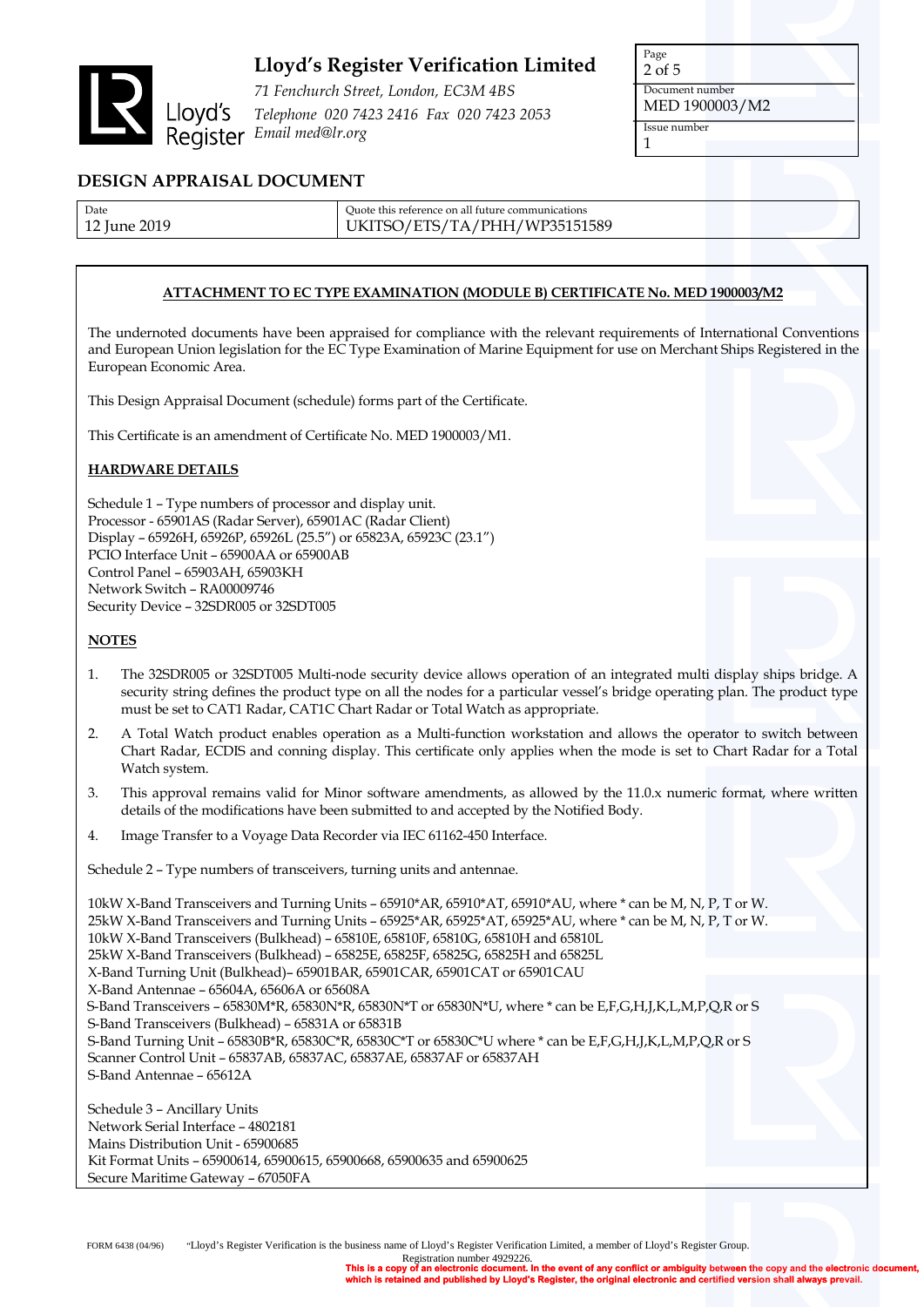

*71 Fenchurch Street, London, EC3M 4BS Telephone 020 7423 2416 Fax 020 7423 2053 Email med@lr.org*

Page 3 of 5 Document number MED 1900003/M2 Issue number 1

# **DESIGN APPRAISAL DOCUMENT**

| Date         |
|--------------|
| 12 June 2019 |

Quote this reference on all future communications UKITSO/ETS/TA/PHH/WP35151589

## **ATTACHMENT TO EC TYPE EXAMINATION (MODULE B) CERTIFICATE No. MED 1900003/M2**

## **APPROVAL DOCUMENTATION**

| QINETIQ/D&TS/SES/TC0703744<br>Change Note 65612/124<br>Change Note 65801/077<br>Change Note 65901/115<br>Change Note JLR037 Issue 1<br>Change Note JLR039 (SC4 EEPROM) Issue 2<br>Change Note JLR042<br>Change Note JLR043<br>Change Note JLR045 issue 2 (VisionMaster 340 Pedestal Console)<br>Change Note JLR048 issue 1 (ISIC 65926P Display)<br>VisionMaster Technical File<br>VMFT V.7.0 Impact Assessment + Results<br>VMFT V.8.0 Impact Assessment + Results<br>IA-V10-NML-008 (Impact Assessment VMFT 10.0.0)<br>IA-V10.0.1-NML-009 (VMFT V10.0.1 Impact Assessment)<br>GA-V11-NML-002 (Gap Analysis IEC 61162-1 Ed.4 to Ed.5)<br>IA-V11-NML-011 (Impact Assessment VMFT V11.0.0)<br>Radar/Chart Radar User Guide, 65900010-14 Rev C<br>VisionMaster Ships Manual 65900011V1-18 Rev A<br>VisionMaster Ships Manual 65900011V2-18 Rev A<br>Hatteland Display, HD 26T22 MMD - IEC 60945 & IACS E10 Statement DOC205830-1-1-Rev. 3 | 30.03.2007<br>07.02.2012<br>06.03.2012<br>04.11.2013<br>28.10.2016<br>14.03.2017<br>15.06.2017<br>26.06.2017<br>02.01.2018<br>22.05.2018<br>10.06.2015<br>18.02.2015<br>15.04.2016<br>18.09.2017<br>13.02.2018<br>18.10.2017<br>11.12.2018<br>Undated                                                                                        |
|-----------------------------------------------------------------------------------------------------------------------------------------------------------------------------------------------------------------------------------------------------------------------------------------------------------------------------------------------------------------------------------------------------------------------------------------------------------------------------------------------------------------------------------------------------------------------------------------------------------------------------------------------------------------------------------------------------------------------------------------------------------------------------------------------------------------------------------------------------------------------------------------------------------------------------------------|----------------------------------------------------------------------------------------------------------------------------------------------------------------------------------------------------------------------------------------------------------------------------------------------------------------------------------------------|
| <b>TEST REPORTS</b>                                                                                                                                                                                                                                                                                                                                                                                                                                                                                                                                                                                                                                                                                                                                                                                                                                                                                                                     |                                                                                                                                                                                                                                                                                                                                              |
| DANAK-196393<br>BO613465/1<br>ECDIS Monitor, LCD, Test Procedure and Report<br>DANAK-198181<br>DANAK-198236<br>JA 340-8596-4<br>JA 340-8596-2<br>JA 340-8596-1<br>MET EMC19618-EN60945<br>TL1016<br>QINETIQ/D&TS/SS/CR0607592/1.0<br>Sperry Marine Report 5000657<br>BSH 46162/0040380/07<br>DANAK-198899 Revision 2<br>QINETIQ/EMEA/iX/CR070194/Issue 1.0<br>QINETIQ/EMEA/iX/CR0802757/Issue 1.1<br>DNV 2008-3142<br>QINETIQ/MS/EES/TSTR0801152/1.1<br>DANAK-1910255<br>QINETIQ/MS/EES/TSTR0801808/1<br>DNV 2008-3464<br>QinetiQ/MS/EES/TC0802918<br>QinetiQ/MS/EES/TC0803242<br>TL1316                                                                                                                                                                                                                                                                                                                                                | 04.09.2002<br>24.12.2004<br>13.04.2005<br>23.12.2005<br>20.01.2006<br>16.03.2006<br>08.05.2006<br>14.07.2006<br>28.08.2006<br>30.10.2006<br>06.12.2006<br>28.06.2007<br>12.09.2007<br>10.12.2007<br>20.12.2007<br>19.02.2008<br>11.03.2008<br>08.07.2008<br>18.08.2008<br>29.08.2008<br>18.09.2008<br>17.10.2008<br>14.11.2008<br>29.06.2009 |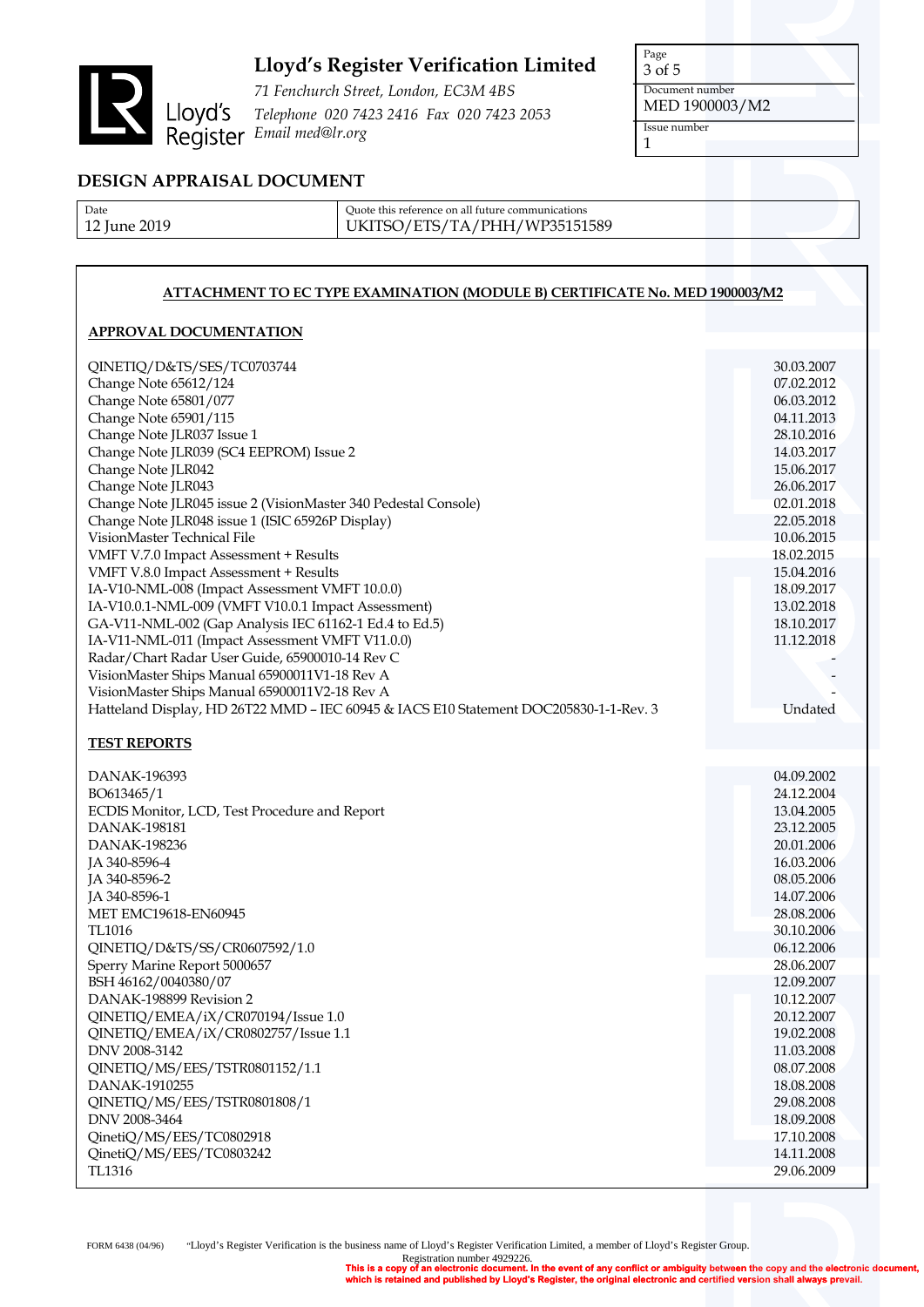

*71 Fenchurch Street, London, EC3M 4BS Telephone 020 7423 2416 Fax 020 7423 2053 Email med@lr.org*

Page 4 of 5 Document number MED 1900003/M2 Issue number 1

## **DESIGN APPRAISAL DOCUMENT**

| Date         |
|--------------|
| 12 June 2019 |

Quote this reference on all future communications UKITSO/ETS/TA/PHH/WP35151589

## **ATTACHMENT TO EC TYPE EXAMINATION (MODULE B) CERTIFICATE No. MED 1900003/M2**

| QINETIQ/MS/EES/TC0905317                                                            | 14.12.2009    |
|-------------------------------------------------------------------------------------|---------------|
| QINETIQ/MS/EES/TSTR0903808/3.0                                                      | 14.12.2009    |
| QINETIQ/MS/EES/TSTR0904084/3                                                        | 15.12.2009    |
| TUV 75906944 Report 01 Issue 1                                                      | 14.01.2010    |
| DANAK-1910681 Revision B                                                            | 25.01.2010    |
| DNV 2010-3124 rev. 2                                                                | 13.08.2010    |
| QINETIQ/TEG/TECS/TSTR1000030                                                        | 19.08.2010    |
| QINETIQ/TEG/TECS/TSTR1000308                                                        | 22.10.2010    |
| QINETIQ/TEG/TECS/TC1100272                                                          | 02.02.2011    |
| QINETIQ/TEG/TECS/CR1100320                                                          | 14.03.2011    |
| DANAK 1911472                                                                       | 18.07.2011    |
| QINETIQ/TEG/TECS/TSTR1102226                                                        | 22.08.2011    |
| QINETIQ/MS/WD/TSTR1201598                                                           | 03.07.2012    |
| <b>DANAK 1912564</b>                                                                | 02.11.2012    |
| TUV 7590230 Report 01 Issue 1                                                       |               |
| TUV 75924948 Report 01 Issue 1                                                      | January 2014  |
| TUV 75931934 Report 01 Issue 1                                                      | December 2015 |
| SP4P07869                                                                           | 05.12.2014    |
| SP4P00022-2                                                                         | 06.05.2014    |
| SP5P05969-1                                                                         | 30.10.2015    |
| VisionMaster FT Release 10.0.0 Client Server Radar Performance Test Report, Issue 1 | 29.08.2017    |
| VisionMaster FT Release 10.0.0 System Performance Test Report                       | 04.09.2017    |
| TR-V10-NML-004 (IEC 62288-2014 Test Report), Issue 2                                | 18.09.2017    |
| TR-V10-NML-005 (IEC 62388-2013 Test Report), Issue 2                                | 18.09.2017    |
| APPLICA Test and Certification, 21009, rev 0                                        | 10.02.2017    |
| Hatteland Display, DOC102352-4, rev 2                                               | 03.04.2017    |
| Hatteland Display, DOC102351-1, rev 2                                               | 05.04.2017    |
| Hatteland Display, DOC102352-3, rev 1                                               | 11.11.2016    |
| TR-V10.0.1-NML-010 (IEC 62288 - 2014 Test Report)                                   | 12.02.2018    |
| TR-V10.0.1-NML-011 (MSC.302(87) Test Report)                                        | 12.02.2018    |
| TR-V10 0 1-NML-012 (System Performance Test) Issue 2                                | 16.02.2018    |
| TR-V11-NML-015 (IEC 61162-1 - 2016 Test Report)                                     | 12.11.2018    |
| TR-V11-NML-017 (IEC 62288 - 2014 Test Report)                                       | 12.11.2018    |
| TR-V11-NML-018 (IEC 62388 - 2013 Test Report)                                       | 12.11.2018    |
| TR-V11-NML-019 (System Performance Test)                                            | 12.11.2018    |
| 103230862LHD-001 (Intertek Environmental Test Report)                               | 06.12.2017    |
| 103230862LHD-001 ISS 4 (Intertek EMC Test Report)                                   | 02.01.2018    |
| 416.095.1 (kmf_suv_magicnetgwr)                                                     | 17.06.2016    |
| 416.095.2 (kmf_klima_magicnetgwr)                                                   | 11.05.2016    |
| 416.095.3 (emc_nomatronics_magicnetgwr)                                             | 18.05.2016    |
| 962 (CSD_MagicNet)                                                                  | 08.03.2017    |
|                                                                                     |               |

#### **CONDITIONS OF CERTIFICATION**

1. Production items of the subject equipment are to be manufactured in accordance with either an approved Production Quality Assurance system (Module D), a Product-Quality assurance system (Module E) or a Product Verification Process (Module F). The wheelmark cannot be affixed to the product until a conformity assessment module is in place

2. Each item, batch or lot of the equipment is to be issued with a "Declaration of Conformity" and have the "Mark of Conformity" affixed after a conformity assessment module is in place